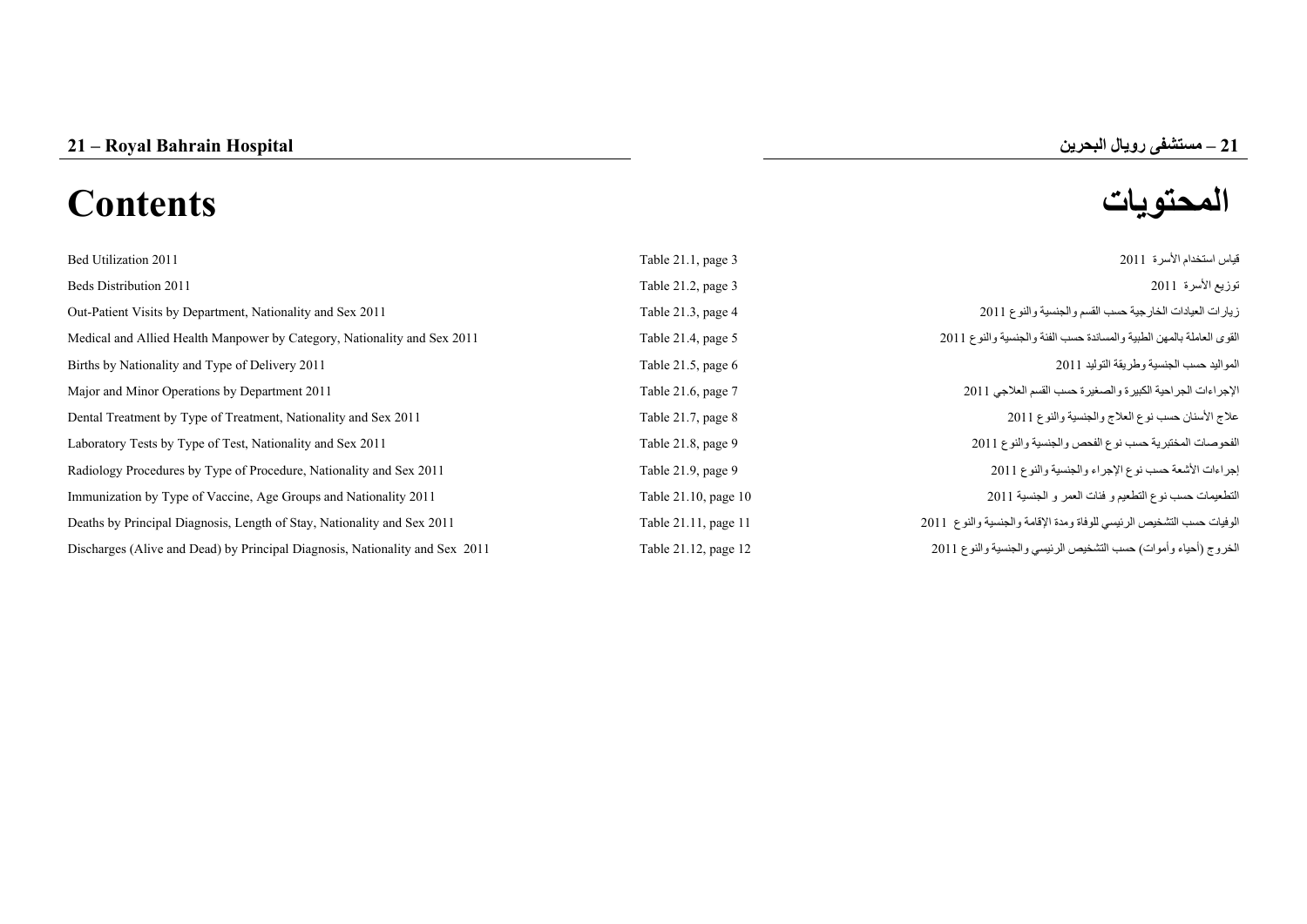| جدول Table 21.1 |                             |  |  |  |  |  |  |  |  |
|-----------------|-----------------------------|--|--|--|--|--|--|--|--|
|                 | قياس استخدام الأسرة 2011    |  |  |  |  |  |  |  |  |
|                 | <b>Bed Utilization 2011</b> |  |  |  |  |  |  |  |  |

<span id="page-1-0"></span>

| <b>Description</b>      | 2011   | البيان                  |
|-------------------------|--------|-------------------------|
| Total admissions        | 1,041  | إجمالي الدخول           |
| Total discharges        | 1,031  | إجمالي الخروج           |
| Number of beds          | 30     | عدد الأسر ة             |
| Bed days available      | 10,950 | أيام الأسرة             |
| Patient days-overnight  | 1,500  | أيام المرضى             |
| Patients days < 1 day   | 174    | أيام المرضىي أقل من يوم |
| Total patients days     | 1,674  | جملة أيام المرضي        |
| Bed occupancy rate      | 15.3   | معدل أشغال السرير       |
| Turnover rate           | 34.4   | معدل دور ان السر بر     |
| Turnover interval       | 9.0    | فترة فراغ السرير        |
| Average daily admission | 2.9    | متوسط الدخول اليومي     |
| Average daily discharge | 2.8    | متوسط الخروج اليومي     |
| Average length of stay  | 1.6    | منّه سط مدة الأقامة     |

#### **Beds Distribution 2011 جدول 21.2 Table توزيع األسرة <sup>2011</sup>**

| <b>Service</b>                   | 2011            | الخدمة                                    |
|----------------------------------|-----------------|-------------------------------------------|
| Private Ward                     | 24 <sub>1</sub> | الجناح الخاص                              |
| Intensive Care Unit              |                 | وحدة العناية القصوى                       |
| Obstetrics / Gynecology          | 5               | أمر اض النساء والو لادة                   |
| <b>Total</b>                     | 30              | الحملة                                    |
| Day Case Unit                    | 10 <sup>1</sup> | وحدة الإقامة القصير ة                     |
| Special Care Baby Unit / Nursery | 5 <sub>1</sub>  | و حدة العناية الخاصة بالمو اليد / الحضانة |

Note: the hospital was officially opened in January 2011, and operated in February 2011. . 2011 فبراير في وتشغيله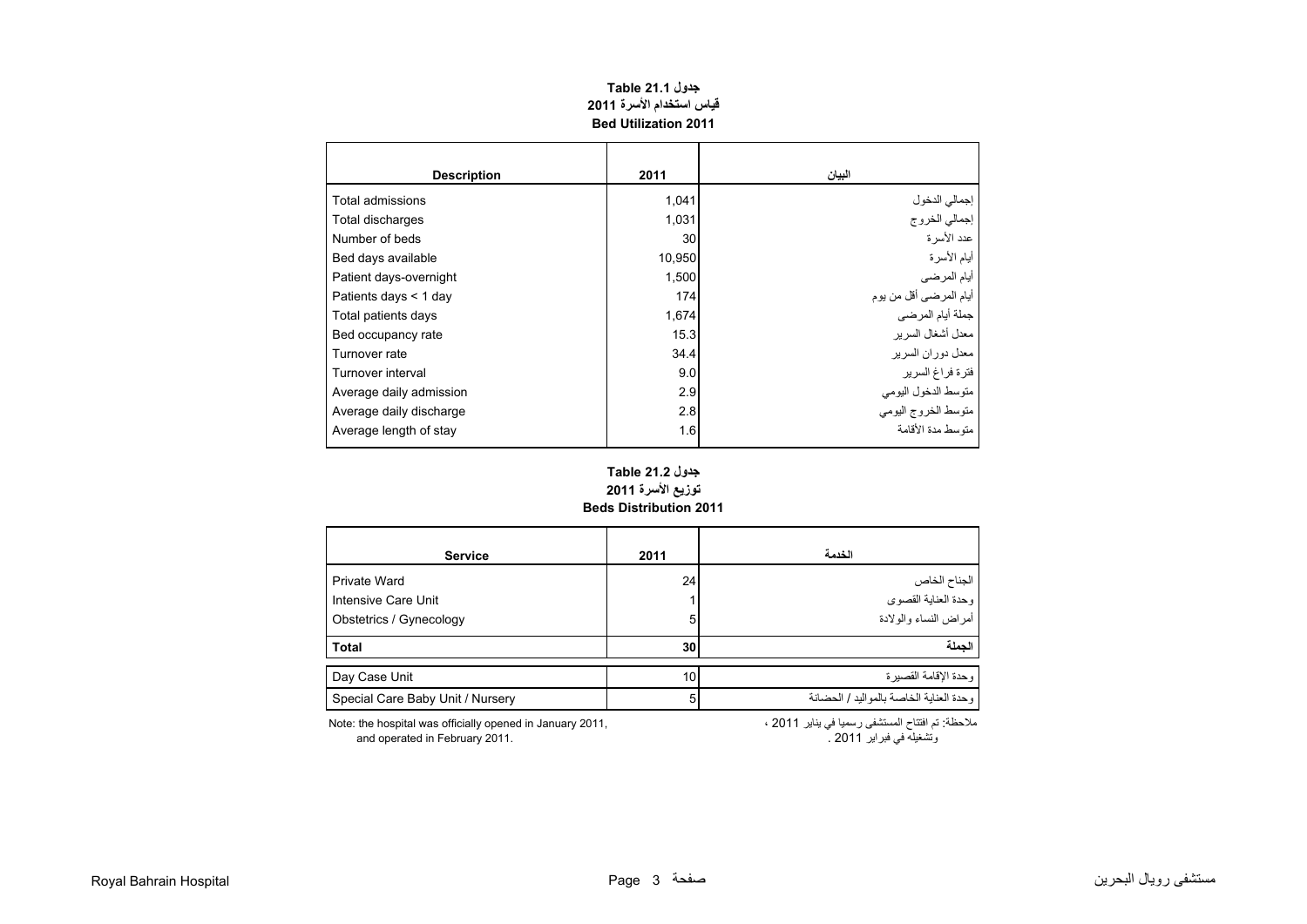<span id="page-2-0"></span>

|                            | <b>Total</b> |        | الحملة      | Non-Bahraini |        | غیر بحرینی  | <b>Bahraini</b> |               | بحريني    |                                               |
|----------------------------|--------------|--------|-------------|--------------|--------|-------------|-----------------|---------------|-----------|-----------------------------------------------|
|                            |              |        |             |              |        |             |                 |               |           |                                               |
|                            | الجملة       | أننى   | ذكر         | الجملة       | أننى   | ذكر         | الجملة          | أنشى          | نكر       |                                               |
| <b>Department</b>          | <b>Total</b> | Female | <b>Male</b> | <b>Total</b> | Female | <b>Male</b> | <b>Total</b>    | <b>Female</b> | Male      | القسم                                         |
| A&E Clinic                 | 1,803        | 1,003  | 800         | 963          | 536    | 427         | 839             | 467           | 372       | عيادة الطوارئ                                 |
| Dental                     | 6,372        | 3,546  | 2,826       | 3,405        | 1,895  | 1,510       | 2,969           | 1,651         | 1,318     | الأسنان                                       |
| Diabetology & Endocinology | 122          | 68     | 54          | 65           | 36     | 29          | 57              | 32            | 25        | أمراض الغدد الصماء والتغذية والتمثيل الغذائبي |
| Medical                    | 451          | 251    | 200         | 241          | 134    | 107         | 210             | 117           | 93        | الأمراض الباطنية                              |
| Obstetrics & Gynecology    | 2,695        | 2,695  | <b>NA</b>   | 1.440        | 1.440  | <b>NA</b>   | 1,255           | 1,255         | <b>NA</b> | أمراض النساء والولادة                         |
| Paediatrics                | 7,207        | 4,011  | 3,196       | 3,851        | 2,143  | 1,708       | 3,356           | 1,868         | 1,488     | أمراض الأطفال                                 |
| Surgical                   | 681          | 379    | 302         | 364          | 203    | 161         | 317             | 176           | 141       | الجراحة                                       |
| Orthopedics                | 5,011        | 2,788  | 2,223       | 2,678        | 1,490  | 1,188       | 2,333           | 1,298         | 1,035     | العظام والكسور                                |
| Ear, Nose & Throat         | 1,738        | 967    | 771         | 929          | 517    | 412         | 809             | 450           | 359       | أنف وأذن وحنجرة                               |
| Dermatology                | 149          | 83     | 66          | 79           | 44     | 35          | 70              | 39            | 31        | الأمراض الجلدية                               |
| Neurology                  | 46           | 26     | 20          | 25           | 14     | 11          | 21              | 12            | 9         | أمراض الجهاز العصبي                           |
| <b>Plastic Surgery</b>     | 2,868        | 1,596  | 1,272       | 1,533        | 853    | 680         | 1,335           | 743           | 592       | جراحة التجميل                                 |
| Cardiology                 | 54           | 30     | 24          | 29           | 16     | 13          | 25              | 14            | 11        | أمراض القلب                                   |
| Gastroenterology           | 444          | 247    | 197         | 237          | 132    | 105         | 207             | 115           | 92        | أمراض الجهاز الهضمي                           |
| Respiratory (Pulmonology)  | 90           | 50     | 40          | 48           | 27     | 21          | 42              | 23            | 19        | أمراض الجهاز التنفسي                          |
| Urology                    | 788          | 438    | 350         | 421          | 234    | 187         | 367             | 204           | 163       | أمراض المسالك البولية                         |
| <b>Total</b>               | 30,519       | 18,178 | 11,991      | 16,308       | 9,714  | 6,594       | 14,212          | 8,464         | 5,748     | الجملة                                        |

## **جدول 21.3 Table زيارات العيادات الخارجية حسب القسم والجنسية والنوع <sup>2011</sup> Out-Patient Visits by Department, Nationality and Sex 2011**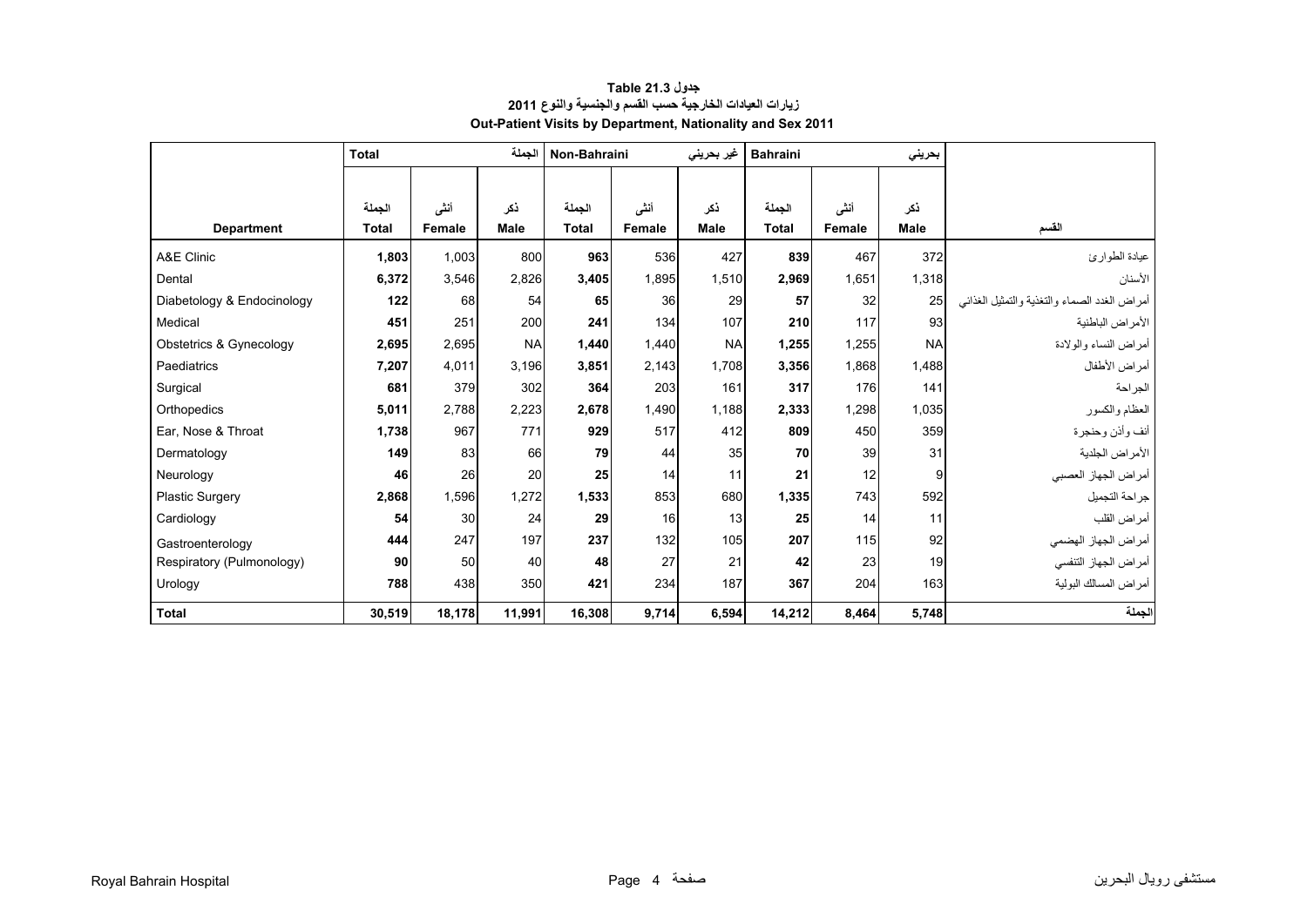## **جدول 21.4 Table القوى العاملة بالمھن الطبية والمساندة حسب الفئة <sup>و</sup> الجنسية <sup>و</sup> النوع<sup>2011</sup> Medical and Allied Health Manpower by Category, Nationality and Sex 2011**

<span id="page-3-0"></span>

|                                                         | <b>Total</b> |                 |             | Non-Bahraini   الجملة |                 | غیر بحرینی | <b>Bahraini</b> |        | بحريني |                                   |
|---------------------------------------------------------|--------------|-----------------|-------------|-----------------------|-----------------|------------|-----------------|--------|--------|-----------------------------------|
|                                                         | الحملة       | أنشى            | ڏکر         | الجملة                | أنشى            | ذكر        | الجملة          | أنشى   | ذكر    |                                   |
| Category                                                | <b>Total</b> | Female          | <b>Male</b> | Total                 | Female          | Male       | Total           | Female | Male   | الفئة                             |
| Physicians                                              | 44           | 14 <sub>1</sub> | 30          | 36 <sup>1</sup>       | 13 <sup>1</sup> | 23         |                 |        |        | الأطباء                           |
| Dentists                                                |              |                 |             |                       |                 |            |                 |        |        | أطباء الأسنان                     |
| Pharmacists & Technicians                               |              |                 |             |                       |                 |            |                 |        |        | الصيادلة وفنيو صيدلة              |
| Nurses *                                                | 54           | 52              |             | 52                    | 50 <sub>1</sub> |            |                 |        |        | الممر ضات *                       |
| Laboratory Technologists & Technicians                  | 6            |                 |             |                       |                 |            |                 |        |        | مطلو وفنيو مختبر                  |
| Radiographers & Technicians                             | 2            |                 |             |                       |                 |            |                 |        |        | مصورو وفنيو أشعة                  |
| Physiotherapists, Occupational Therapists & Technicians |              |                 |             |                       |                 |            |                 |        |        | فنيو علاج طبيعي وتأهيل مهني       |
| Anaesthesia Technician                                  |              |                 |             |                       |                 |            |                 |        |        | فنيو التخدير                      |
| Paramedic and Respiratory Specialist                    |              |                 |             |                       |                 |            |                 |        |        | المسعفين و أخصائيي التنفس الصناعي |

\* Nurses excluding practical nurses and other grades below staff nurse . . األقل والفئات العمليين الممرضين يشمل ال العدد :الممرضات\*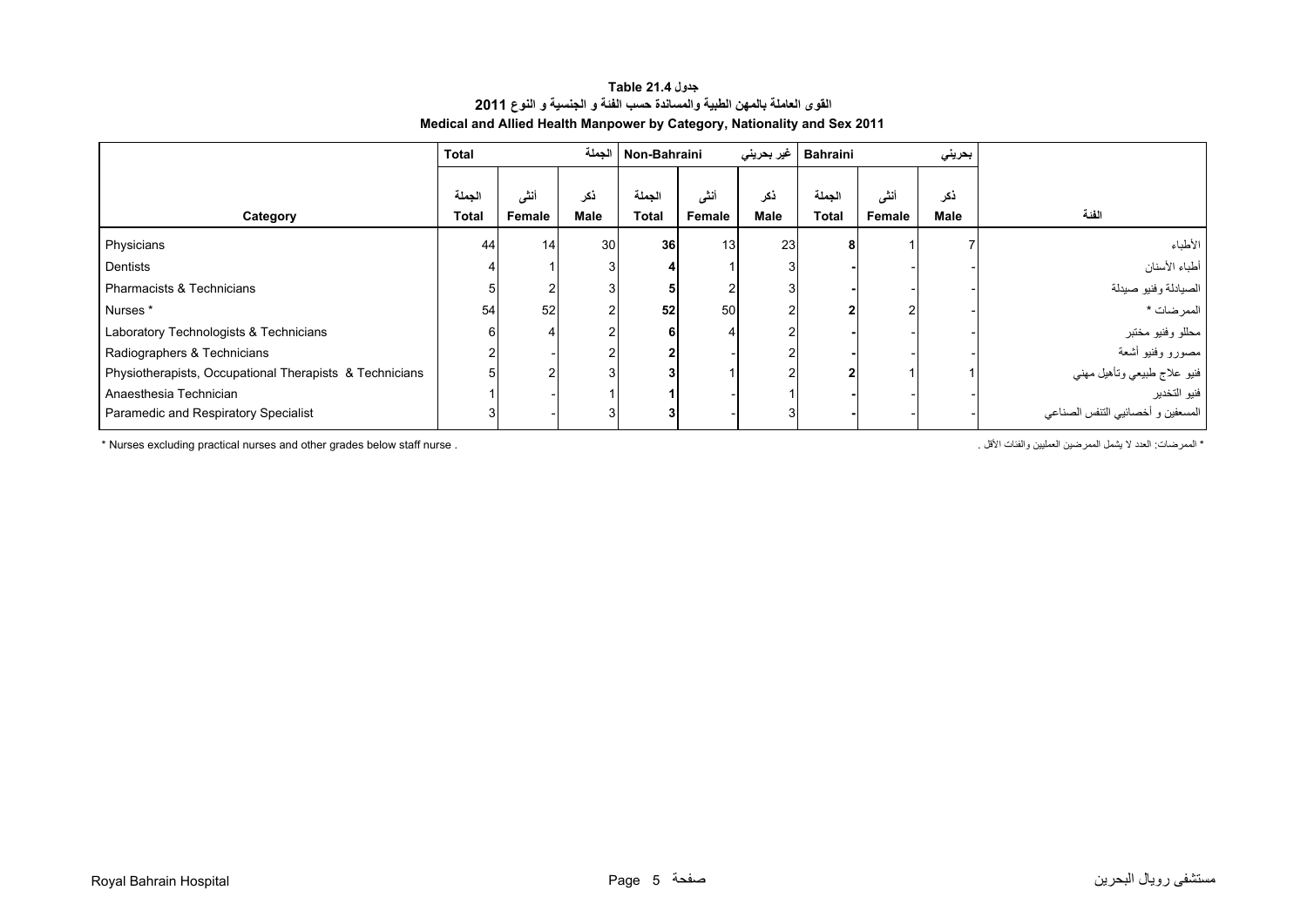<span id="page-4-0"></span>

|                           |               |                         |                   | <b>Live Births</b>   |               |                      |               |                                    |
|---------------------------|---------------|-------------------------|-------------------|----------------------|---------------|----------------------|---------------|------------------------------------|
| <b>Births</b>             | جملة          | المواليد                | جملة المواليد     | <b>Premature</b>     | الخدج         | <b>Full Term</b>     | مكتمل         | المواليد                           |
|                           | المواليد      | الموتى                  | الأحياء           | مشوه                 | سليم          | مشوه                 | سليم          |                                    |
| Nationality / type        | <b>Total</b>  | Still                   | <b>Total Live</b> | Congenital           | <b>Normal</b> | Congenital           | <b>Normal</b> | الجنسية / طريقة التوليد            |
| of delivery               | <b>Births</b> | <b>Births</b>           | <b>Births</b>     | <b>Abnormalities</b> |               | <b>Abnormalities</b> |               |                                    |
| <b>Bahraini</b>           |               |                         |                   |                      |               |                      |               | بحريني                             |
| Normal Delivery           |               |                         |                   |                      |               |                      |               | ولادة طبيعية                       |
| Vertex                    | 46            |                         | 46                |                      |               |                      |               | ر أسي 45                           |
| <b>Breech</b>             |               |                         |                   |                      |               |                      |               | مقعدة                              |
|                           |               |                         |                   |                      |               |                      |               |                                    |
| <b>Assisted Delivery</b>  |               |                         |                   |                      |               |                      |               | ولادة بالمساعدة                    |
| Vacuum                    |               |                         |                   |                      |               |                      |               | شفط                                |
| Forceps                   |               |                         |                   |                      |               |                      |               | جفت                                |
| Caesarian section         | 9             | $\overline{\mathbf{c}}$ | $\overline{7}$    |                      |               |                      |               | قيصرية  7                          |
| <b>Total Bahraini</b>     | 55            | $\overline{2}$          | 53                |                      |               | 1                    | 52            |                                    |
|                           |               |                         |                   |                      |               |                      |               | ا <mark>لجملة بحرين<i>ي</i></mark> |
| Non-Bahraini              |               |                         |                   |                      |               |                      |               | غير بحرين <i>ي</i>                 |
| Normal Delivery           |               |                         |                   |                      |               |                      |               | ولادة طبيعية                       |
| Vertex                    | 6             |                         | 6                 |                      |               |                      |               | ر أسي 6                            |
| <b>Breech</b>             |               |                         |                   |                      |               |                      |               | مقعدة ا-                           |
|                           |               |                         |                   |                      |               |                      |               |                                    |
| <b>Assisted Delivery</b>  |               |                         |                   |                      |               |                      |               | ولادة بالمساعدة                    |
| Vacuum                    |               |                         |                   |                      |               |                      |               | شفط                                |
| Forceps                   |               |                         |                   |                      |               |                      |               | جفت                                |
| Caesarian section         | 6             |                         | 6                 |                      |               |                      |               | قيصرية 6                           |
| <b>Total Non-Bahraini</b> | 12            |                         | 12                |                      |               |                      | 12            | الجملة غير بحريني                  |
| <b>Grand Total</b>        | 67            | $\overline{\mathbf{c}}$ | 65                |                      |               | 1                    | 64            | الجملة الكلية                      |

**جدول 21.5 Table المواليد حسب الجنسية وطريقة التوليد <sup>2011</sup> Births by Nationality and Type of Delivery 2011**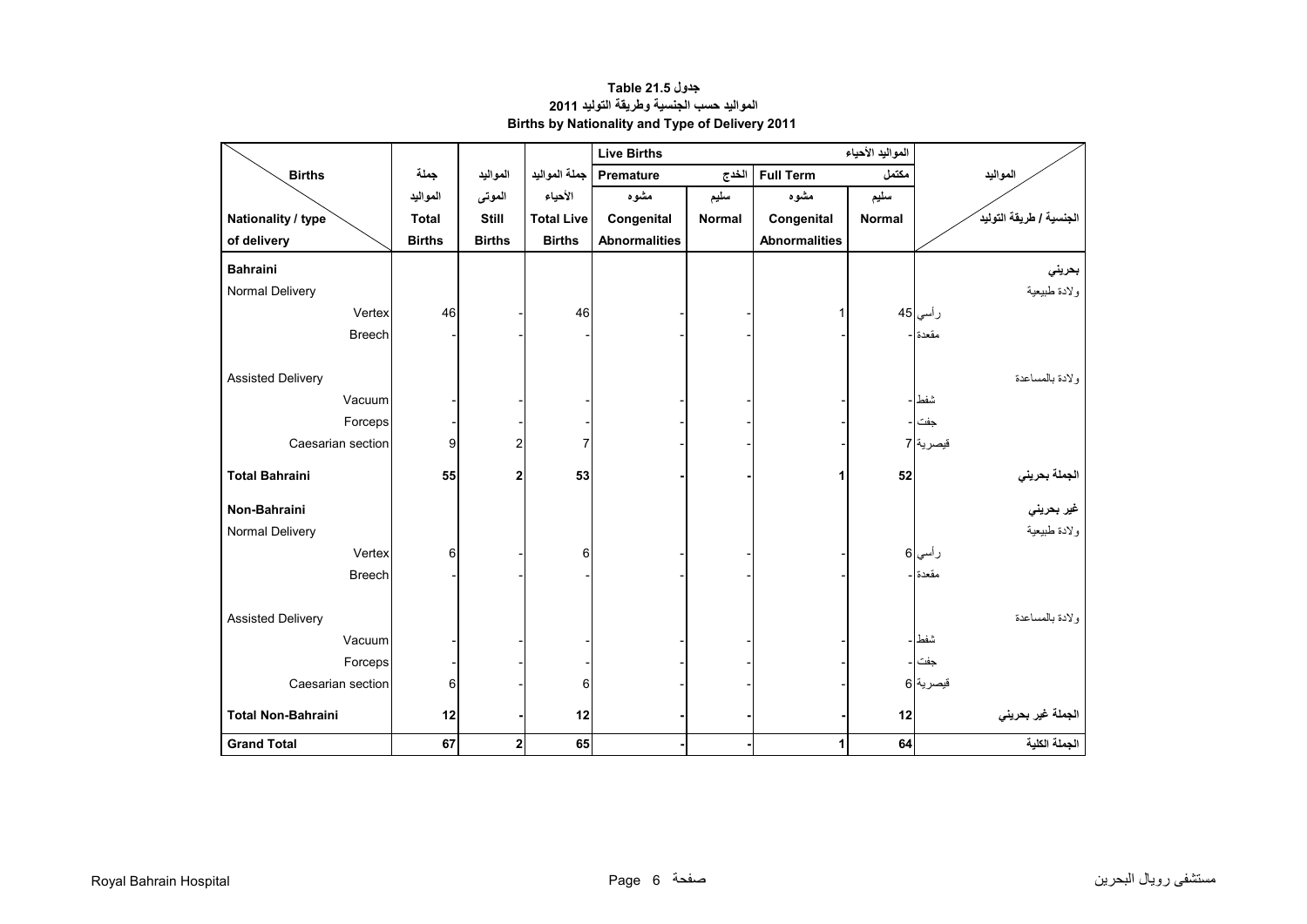<span id="page-5-0"></span>

|                        | <b>Procedure Type</b>  |                       | نوع الإجراء    |                       |  |  |
|------------------------|------------------------|-----------------------|----------------|-----------------------|--|--|
| <b>Department</b>      | الجملة<br><b>Total</b> | صغيرة<br><b>Minor</b> | كبيرة<br>Major | القسم                 |  |  |
| <b>General Surgery</b> | 51                     | 17                    | 34             | الجراحة العامة        |  |  |
| Orthopedics & Fracture | 239                    | 81                    | 158            | العظام                |  |  |
| Urology                | 98                     | 55                    | 43             | أمراض المسالك البولية |  |  |
| <b>Plastic Surgery</b> | 111                    | 30                    | 81             | جراحة التجميل         |  |  |
| Ear, Nose & Throat     | 122                    | 17                    | 105            | أنف وأذن وحنجرة       |  |  |
| Gynecology             | 45                     | 23                    | 22             | أمر اض النساء         |  |  |
| Dental                 | 10                     | 9                     |                | الأسنان               |  |  |
| Endoscopies            | 32                     | 32                    |                | المناظبر              |  |  |
| <b>Total</b>           | 708                    | 264                   | 444            | الجملة                |  |  |

# **جدول 21.6 Table اإلجراءات الجراحية الكبيرة <sup>و</sup> الصغيرة حسب القسم العالجي <sup>2011</sup> Major and Minor Operations by Department 2011**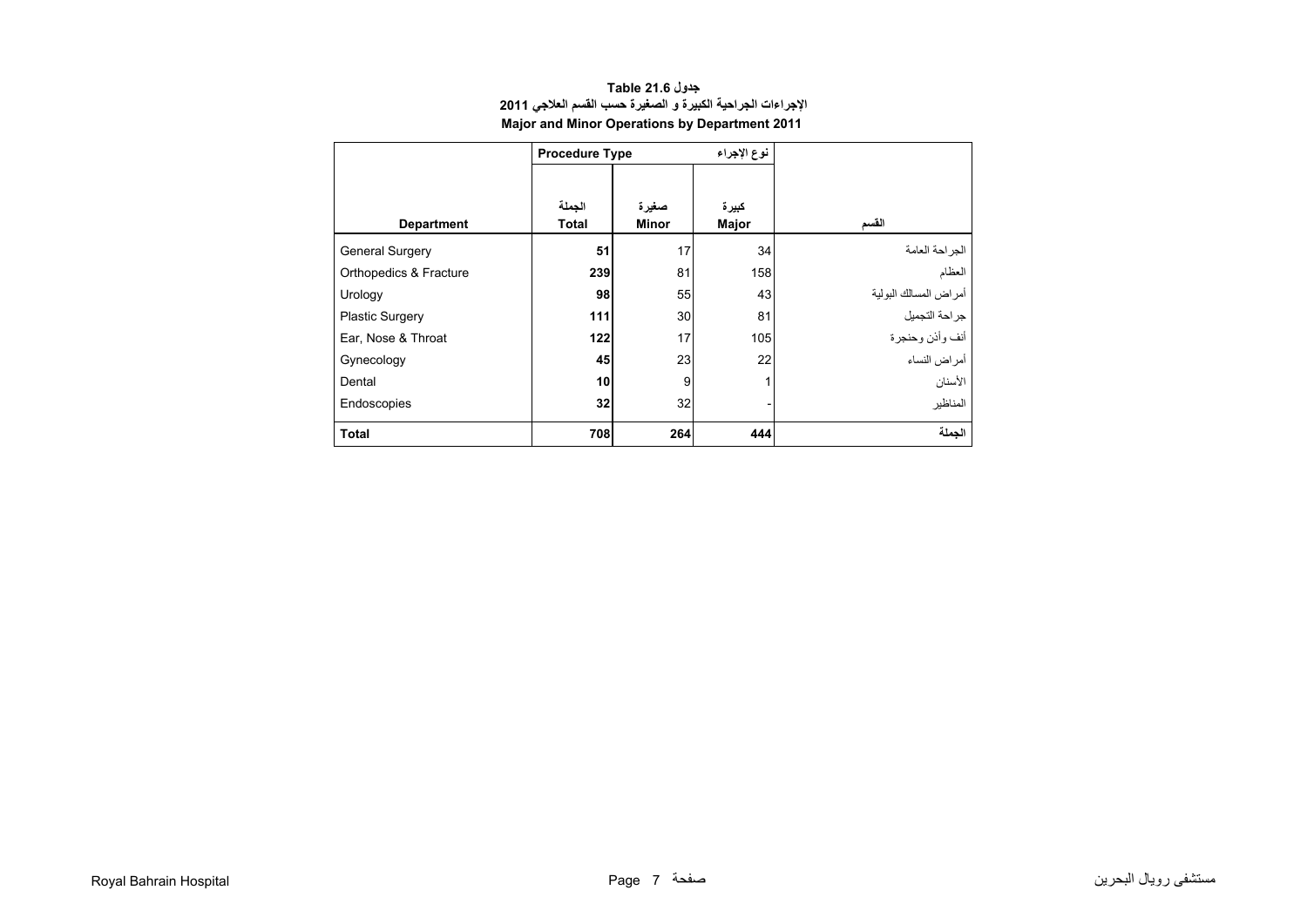<span id="page-6-0"></span>

|                          | <b>Total</b> |        | الجملة      | Non-Bahraini |        | غير بحريني | <b>Bahraini</b> |        | بحريني      |                |
|--------------------------|--------------|--------|-------------|--------------|--------|------------|-----------------|--------|-------------|----------------|
|                          |              |        |             |              |        |            |                 |        |             |                |
|                          | الجملة       | أننى   | نكر         | الجملة       | أننى   | ذكر        | الجملة          | أننى   | ذكر         |                |
| <b>Type of Treatment</b> | Total        | Female | <b>Male</b> | <b>Total</b> | Female | Male       | <b>Total</b>    | Female | <b>Male</b> | نوع العلاج     |
| General treatment        | 1,514        | 804    | 710         | 933          | 436    | 497        | 581             | 368    | 213         | العلاج العام   |
| Gum treatment            | 282          | 161    | 121         | 131          | 66     | 65         | 151             | 95     | 56          | علاج اللثة     |
| Nerve                    | 423          | 246    | 177         | 284          | 152    | 132        | 139             | 94     | 45          | علاج الأعصاب   |
| Surgical treatment       | 179          | 75     | 104         | 143          | 57     | 86         | 36              | 18     | 18          | العلاج الجراحي |
| Filling                  | 503          | 307    | 196         | 328          | 191    | 137        | 175             | 116    | 59          | الحشو          |
| Extraction               | 209          | 129    | 80          | 138          | 77     | 61         | 71              | 52     | 19          | الخلع          |
| Denture                  | 186          | 111    | 75          | 107          | 51     | 56         | 79              | 60     | 19          | التركيب        |
| Orthodontics             | 2,766        | 2,205  | 561         | 804          | 664    | 140        | 1,962           | 1,541  | 421         | تقويم الأسنان  |
| <b>Total</b>             | 6,062        | 4,038  | 2,024       | 2,868        | 1,694  | 1,174      | 3,194           | 2,344  | 850         | الجملة         |

# **جدول 21.7 Table عالج األسنان حسب نوع العالج والجنسية والنوع <sup>2011</sup> Dental Treatment by Type of Treatment, Nationality and Sex 2011**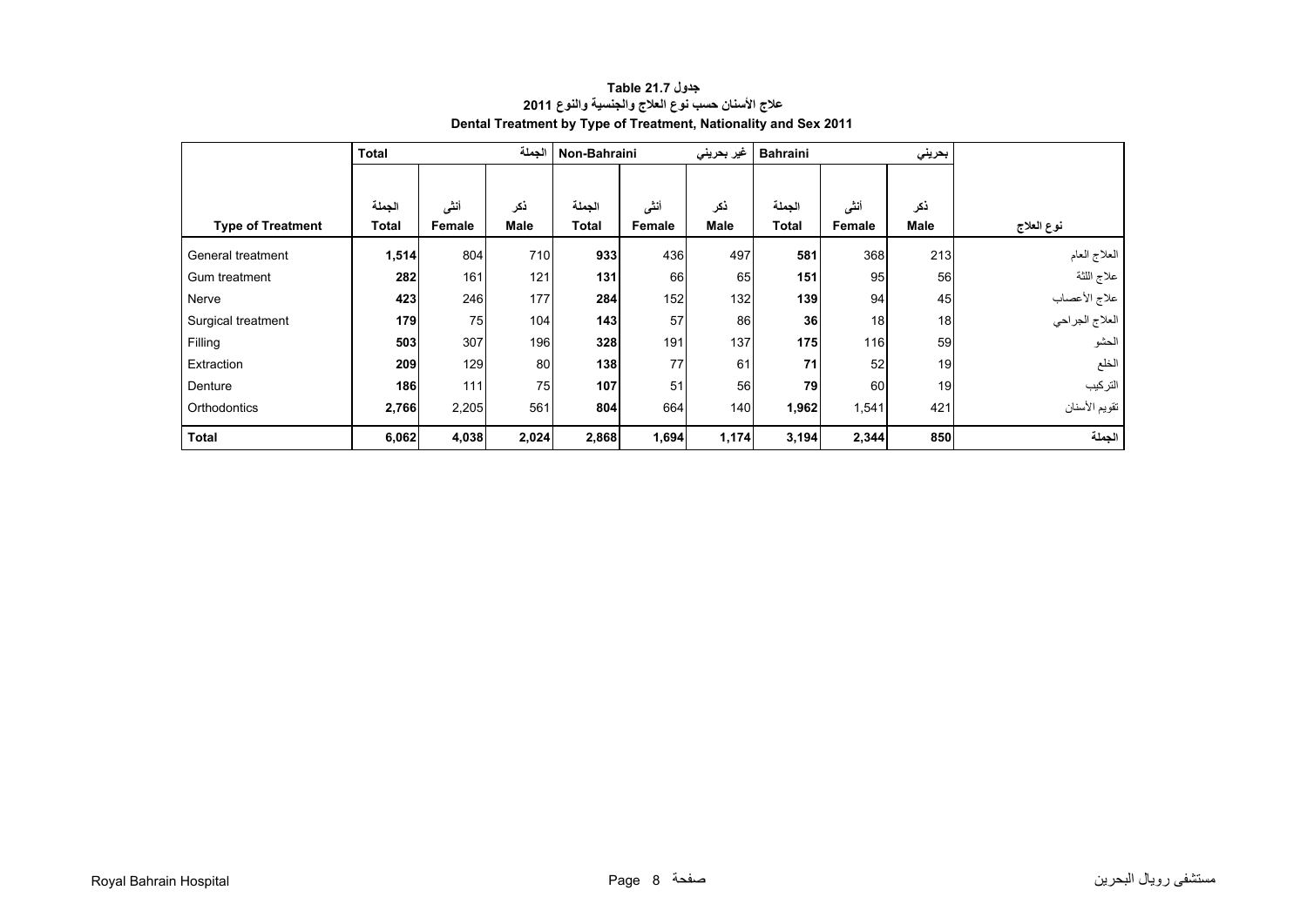<span id="page-7-0"></span>

|                                    | Total        |               |       | الجملة Non-Bahraini |               |       | Bahraini غیر بحرینی |               | بحريني |                                |
|------------------------------------|--------------|---------------|-------|---------------------|---------------|-------|---------------------|---------------|--------|--------------------------------|
|                                    |              |               |       |                     |               |       |                     |               |        |                                |
|                                    | الحملة       | أنشى          | ذكر   | الحملة              | أنشى          | نكر   | الحملة              | أنشى          | ذكر    |                                |
| <b>Type of Test</b>                | <b>Total</b> | <b>Female</b> | Male  | <b>Total</b>        | <b>Female</b> | Male  | Total               | <b>Female</b> | Male   | نوع الفحص                      |
| Clinical chemistry of blood        | 4,388        | 2,442         | 1,946 | 2,345               | 1,305         | 1,040 | 2,043               | 1.137         | 906    | فحص الدم الكيميائي             |
| Endocrine function tests & enzymes | 1,147        | 638           | 509   | 613                 | 341           | 272   | 534                 | 297           | 237    | فحوصات الغدد الصماء والأنزيمات |
| Microbiology                       | 1,870        | 1,041         | 829   | 999                 | 556           | 443   | 871                 | 485           | 386    | الفحو صبات الميكر وبية         |
| Serology & immunology              | 717          | 399           | 318   | 383                 | 213           | 170   | 334                 | 186           | 148    | فحو صبات الأمصيال والمناعة     |
| Mycology & parasitology            | 1,759        | 979           | 780   | 940                 | 523           | 417   | 819                 | 456           | 363    | فحوصات الفطريات والطفيليات     |
| Haematology                        | 3,613        | 2,011         | 1,602 | 1,931               | 1,075         | 856   | 1,682               | 936           | 746    | تحاليل الدم                    |
| Histology/Cytopathology            | 447          | 249           | 198   | 239                 | 133           | 106   | 208                 | 116           | 92     | فحو صبات الأنسجة المجهر بة     |
| Other laboratories tests           | 77           | 43            | 34    | 41                  | 23            | 18    | 36                  | 20            | 16     | فحوصات مختبرية أخرى            |
| <b>Total</b>                       | 14,018       | 7,802         | 6,216 | 7,491               | 4,169         | 3,322 | 6,527               | 3,633         | 2,894  | الجملة                         |

#### **جدول 21.8 Table الفحوصات المختبرية حسب نوع الفحص والجنسية والنوع <sup>2011</sup> Laboratory Tests by Type of Test, Nationality and Sex 2011**

#### **Radiology Procedures by Type of Procedure, Nationality and Sex 2011 جدول 21.9 Table إجراءات األشعة حسب نوع اإلجراء والجنسية والنوع <sup>2011</sup>**

|                                 | <b>Total</b> |        | الجملة<br>Non-Bahraini |              |        | غیر بحرینی<br><b>Bahraini</b> |              | بحرينى |             |               |
|---------------------------------|--------------|--------|------------------------|--------------|--------|-------------------------------|--------------|--------|-------------|---------------|
|                                 |              |        |                        |              |        |                               |              |        |             |               |
|                                 | لحملة        | أنشى   | ذكر                    | الحملة       | أننسى  | ذكر                           | الحملة       | أنشى   | نكر         |               |
| <b>Type of Procedure</b>        | <b>Total</b> | Female | <b>Male</b>            | <b>Total</b> | Female | <b>Male</b>                   | <b>Total</b> | Female | <b>Male</b> | نوع الإجراء   |
| Radiography with contrast media | 2,876        | 601. ا | 1,275                  | 1,537        | 855    | 682                           | 1,339        | 745    | 594         | تصوير بالصبغة |
| <b>Total</b>                    | 2,876        | 1,601  | 1,275                  | 1,537        | 855    | 682                           | 1,339        | 745    | 594         | الجملة        |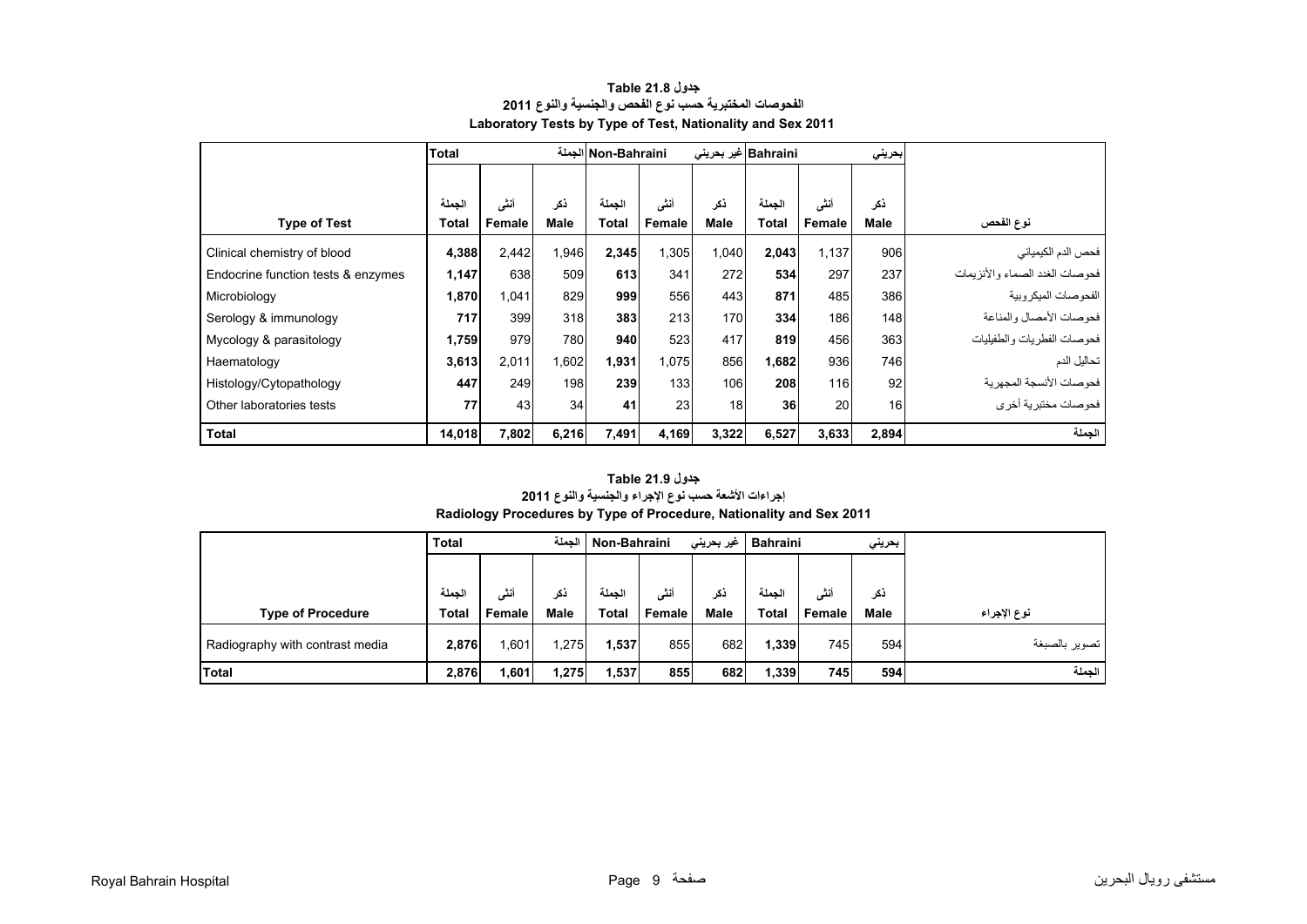<span id="page-8-0"></span>

|              | الجملة                  |                 |              | من سنتين الى خمس سنوات |                   |              | من سنة الى سنتين |                   |                | أقل من سنة     |                   |                            |                                      |
|--------------|-------------------------|-----------------|--------------|------------------------|-------------------|--------------|------------------|-------------------|----------------|----------------|-------------------|----------------------------|--------------------------------------|
|              | <b>Total</b>            |                 |              | $2 - 5$ years          |                   |              | $1 - 2$ years    |                   |                | Below 1 year   |                   |                            |                                      |
|              |                         |                 |              |                        |                   |              |                  |                   |                |                |                   |                            |                                      |
| الجملة       | غير بحريني              | بحريني          | الجملة       | غير بحريني             | بحريني            | الجملة       | غير بحريني       | بحريني            | الجملة         | غير بحريني     | بحريني            |                            | نوع التطعيم                          |
| <b>Total</b> | Non-                    |                 | <b>Total</b> | Non-                   |                   | <b>Total</b> | Non-             |                   | <b>Total</b>   | Non-           |                   |                            | Type of vaccine                      |
|              | <b>Bahraini</b>         | <b>Bahraini</b> |              |                        | Bahraini Bahraini |              |                  | Bahraini Bahraini |                |                | Bahraini Bahraini |                            |                                      |
|              |                         |                 |              |                        |                   |              |                  |                   |                |                |                   | <b>Hepatitis B/DPT/HIB</b> | التهاب الكبد الوبائي (ب) /           |
|              |                         |                 |              |                        |                   |              |                  |                   |                |                |                   |                            | التطعيم الثلاثي/هيموفلز انفلونزا (ب) |
|              | 3                       |                 |              |                        |                   |              |                  |                   |                | 3              |                   | Dose 1                     | جرعة أولىي                           |
| 2            | $\overline{\mathbf{c}}$ |                 |              |                        |                   |              |                  |                   | 2              | $\overline{2}$ |                   | Dose 2                     | جرعة ثانية                           |
|              |                         |                 |              |                        |                   |              |                  |                   | $\overline{2}$ |                | $\overline{2}$    | Dose 3                     | جرعة ثالثة                           |
|              | 7                       |                 |              |                        |                   |              | 7                |                   |                |                |                   | Booster 1 dose             | جرعة منشطة أولىي                     |
|              |                         |                 |              |                        |                   |              |                  |                   |                |                |                   | Booster 2 dose             | جرعة منشطة ثانية                     |
|              |                         |                 |              |                        |                   |              |                  |                   |                |                |                   | Poliomyelitis              | شلل الأطفال                          |
|              | 3                       |                 |              |                        |                   |              |                  |                   |                | 3              |                   | Dose 1                     | جرعة أولىي                           |
|              | $\overline{\mathbf{c}}$ |                 |              |                        |                   |              |                  |                   | 2              | $\overline{2}$ |                   | Dose 2                     | جرعة ثانية                           |
|              |                         |                 |              |                        |                   |              |                  |                   | 2              |                | $\overline{2}$    | Dose 3                     | جرعة ثالثة                           |
|              | 7                       |                 |              |                        |                   |              |                  |                   |                |                |                   | Booster 1 dose             | جرعة منشطة أولىي                     |
|              | 6                       |                 | 6            | 6                      |                   |              |                  |                   |                |                |                   | Booster 2 dose             | جرعة منشطة ثانية                     |
|              |                         |                 |              |                        |                   |              |                  |                   |                |                |                   |                            |                                      |
|              |                         |                 |              |                        |                   |              |                  |                   |                |                |                   | Mumps, Measles, Rubella    | الحصبة والحصبة الألمانية وأبو كعب    |
|              | $\overline{7}$          |                 |              |                        |                   |              |                  |                   |                |                |                   | Dose 1                     | جرعة أولىي                           |
|              | 5                       |                 | 5            |                        |                   |              |                  |                   | <b>NA</b>      | <b>NA</b>      | <b>NA</b>         | Dose 2                     | جرعة ثانية                           |

# **جدول 21.10 Table التطعيمات حسب نوع التطعيم وفئات العمر والجنسية <sup>2011</sup> Immunization by Type of Vaccine, Age Groups and Nationality 2011**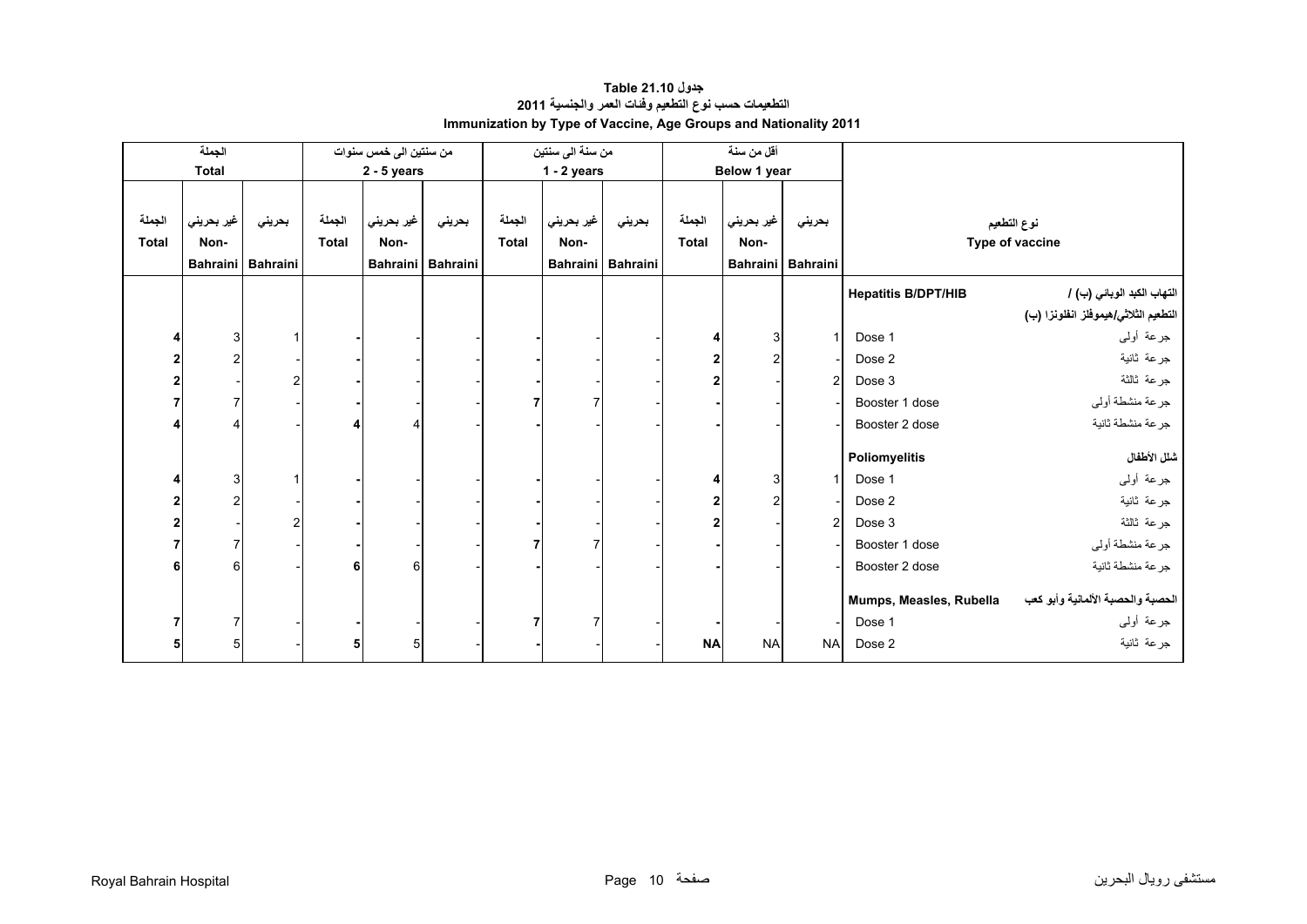# **جدول 21.11 Table الوفيات حسب التشخيص الرئيسي للوفاة ومدة اإلقامة والجنسية والنوع<sup>2011</sup> Deaths by Principal Diagnosis , Length of Stay, Nationality and Sex 2011**

<span id="page-9-0"></span>

|              | الجملة<br><b>Total</b> |            |              | 48 ساعة فاكثر<br>48 hrs & over |            | أقل من 48 ساعة<br>Less than 48 hrs |            |        |                  |                                     | رمز<br>التصنيف |
|--------------|------------------------|------------|--------------|--------------------------------|------------|------------------------------------|------------|--------|------------------|-------------------------------------|----------------|
|              |                        |            |              |                                |            |                                    |            |        |                  |                                     |                |
| الجملة       | غير بحريني             | بحريني     | الجملة       | غير بحريني                     | بحريني     | الجملة                             | غير بحريني | بحريني | النوع            | التشخيص الرئيسي للوفاة              | <b>ICD10-</b>  |
| <b>Total</b> | Non-Bah                | <b>Bah</b> | <b>Total</b> | Non-Bah                        | <b>Bah</b> | <b>Total</b>                       | Non-Bah    | Bah    | Sex              | <b>Principal Diagnosis of Death</b> | Code           |
|              |                        |            |              |                                |            |                                    |            |        | ذكر<br>1 Male    | أمراض الجهاز الدوري                 | 100-199        |
|              |                        |            |              |                                |            |                                    |            |        | أنثى<br>- Female | Diseases of the circulatory system  |                |
|              |                        |            |              |                                |            |                                    |            |        | جملة<br>1 Total  |                                     |                |
|              |                        |            |              |                                |            |                                    |            |        | أذكر<br>1 Male   |                                     |                |
|              |                        |            |              |                                |            |                                    |            |        | أننى<br>- Female | الجملة<br><b>Total</b>              |                |
|              |                        |            |              |                                |            | $\mathbf{2}$                       |            |        | جملة<br>1 Total  |                                     |                |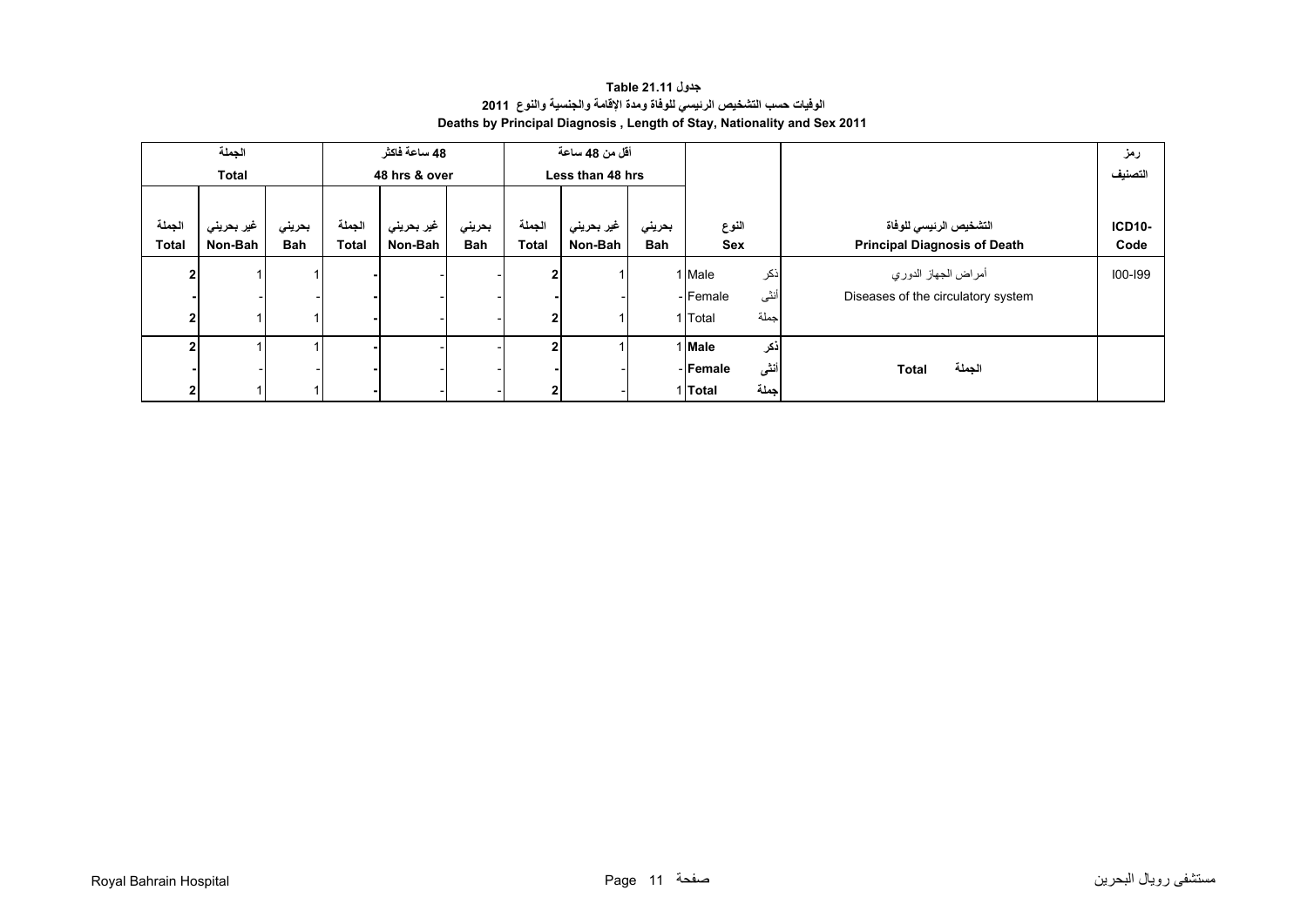# **جدول 21.12 Table الخروج (أحياء وأموات) حسب التشخيص الرئيسي والجنسية والنوع<sup>2011</sup> Discharges (Alive and Dead) by Principal Diagnosis, Nationality and Sex 2011**

<span id="page-10-0"></span>

| الأجمالي     | <b>Total</b> |       |             |       | Non-Bahraini الجملة |                |          | Bahraini غير بحريني |            |       |             | بحريني |                                                                                              | رمز           |
|--------------|--------------|-------|-------------|-------|---------------------|----------------|----------|---------------------|------------|-------|-------------|--------|----------------------------------------------------------------------------------------------|---------------|
| العام        | Female       |       | Male أنشى   |       | Female دکر          |                | Male أنش |                     | Female ذکر |       | Male أنش    | ذكر    |                                                                                              | التصنيف       |
| Grand        | میت          | حي    | میت         | حى    | میت                 | حى             | ميت      | حى                  | میت        | حى    | میت         | حي     | التشخيص الرئيسى                                                                              | <b>ICD-10</b> |
| <b>Total</b> | <b>Dead</b>  | Alive | <b>Dead</b> | Alive | <b>Dead</b>         | Alive          | Dead     | Alive               | Dead       | Alive | <b>Dead</b> | Alive  | <b>Principal Diagnosis</b>                                                                   | Code          |
| 68           |              | 29    |             | 39    |                     | 19             |          | 25                  |            | 10    |             | 14     | الأمراض المعدية والطفيلية<br>Infectious & parasitic diseases                                 | A00-B99       |
|              |              |       |             |       |                     |                |          |                     |            |       |             |        | الأورام<br>Neoplasms                                                                         | C00-D48       |
|              |              |       |             |       |                     |                |          |                     |            |       |             |        | أمراض الدم وأعضاء تكوين الدم<br>واضطرابات معينة تكتنف أجهزة المناعة                          | D50-D89       |
|              |              | 3     |             |       |                     |                |          |                     |            |       |             |        | Diseases of the blood & blood-forming organs<br>and disorder involving immune mechanism      |               |
| 25           |              | 14    |             | 11    |                     |                |          | 7                   |            |       |             |        | أمراض الغدد الصماء والتغذية والتمثيل الغذائبي<br>Endocrine, Nutritional & Metabolic Diseases | E00-E90       |
|              |              |       |             |       |                     |                |          |                     |            |       |             |        | الإضطر ابات العقلبة والسلوكبة<br>Mental & behavioural disorder                               | F00-F99       |
| 6            |              | 3     |             | З     |                     |                |          |                     |            |       |             |        | أمراض الجهاز العصبي<br>Diseases of the nervous system                                        | G00-G99       |
|              |              |       |             |       |                     |                |          |                     |            |       |             |        | أمراض العين وملحقاتها<br>Diseases of the Eye and Adnexa                                      | H00-H59       |
| 130          |              | 54    |             | 76    |                     | 21             |          | 33                  |            | 33    |             | 43     | الاضطرابات بالإذن والنتوء الحلمى<br>Diseases of the Ear and Mustoid process                  | H60-H95       |
| 12           |              | 6     |             |       |                     |                |          | 2                   |            |       |             |        | أمراض الجهاز الدوري<br>Diseases of the circulatory system                                    | 100-199       |
| 79           |              | 40    |             | 39    |                     | 38             |          | 34                  |            |       |             | 5      | أمراض الجهاز التنفسي<br>Diseases of the respiratory system                                   | J00-J99       |
| 94           |              | 53    |             | 41    |                     | 41             |          | 23                  |            | 12    |             | 18     | أمراض الجهاز الهضمى<br>Diseases of the digestive system                                      | K00-K93       |
| 26           |              | 7     |             | 19    |                     | $\overline{2}$ |          | 11                  |            | 5     |             | 8      | أمراض الجلد والنسيج الخلوى تحت الجلد<br>Diseases of the skin & subcutaneous tissue           | L00-L99       |